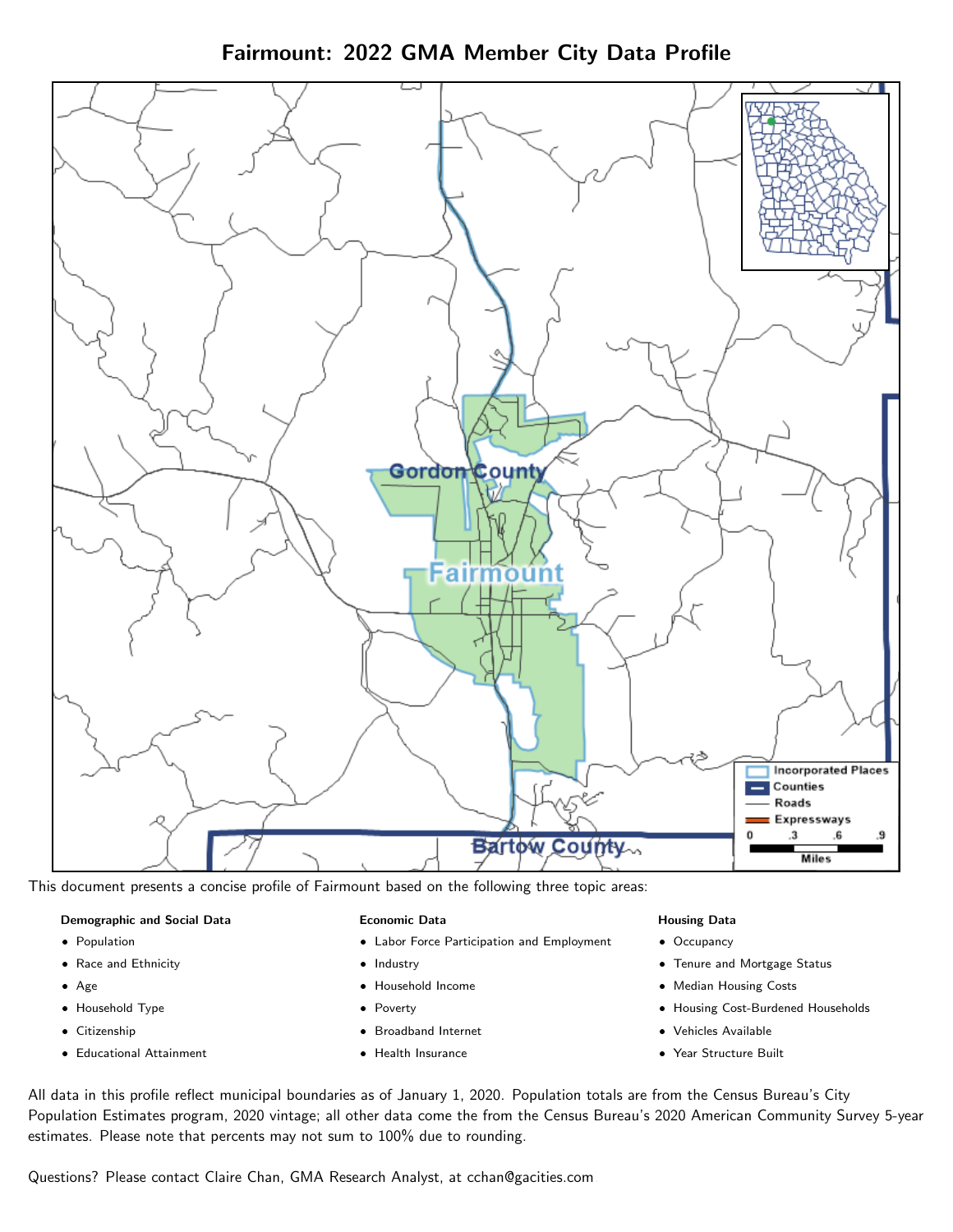# Fairmount: Demographic and Social





## **Citizenship**

| Native Born<br>100% |  |
|---------------------|--|
|                     |  |

Race and Ethnicity



Source: U.S. Census Bureau, City Population Estimates, 2020 vintage Source: American Community Survey, 2020 5-year estimates, table B03002

# Household Type



Source: American Community Survey, 2020 5-year estimates, table B01001 Source: American Community Survey, 2020 5-year estimates, table B11001

## Educational Attainment



Source: American Community Survey, 2020 5-year estimates, table B05002 Source: American Community Survey, 2020 5-year estimates, table B15002

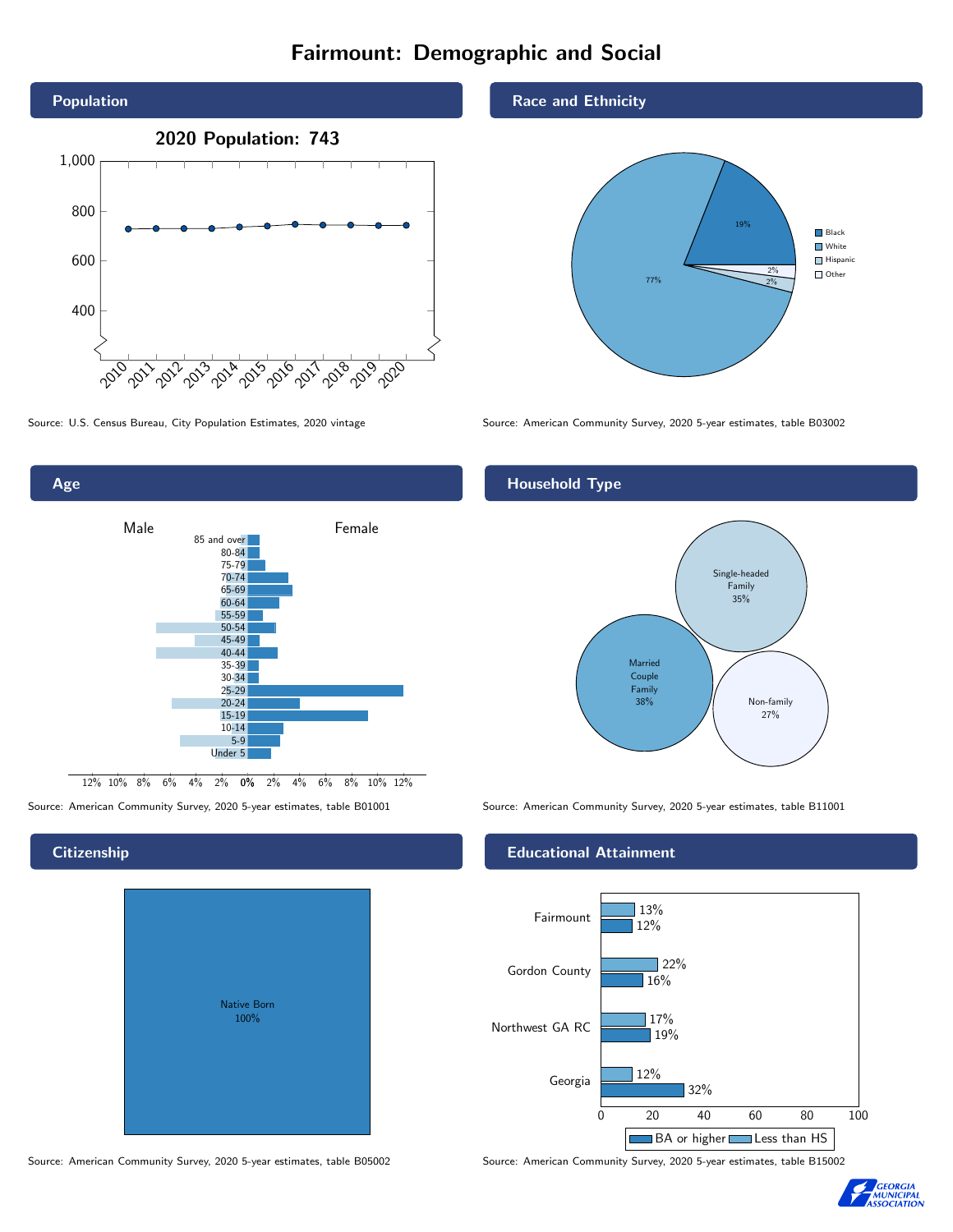# Fairmount: Economic



Source: American Community Survey, 2020 5-year estimates, table B23001 Note: Unemployment rate is based upon the civilian labor force.

## Industry

| Agriculture, forestry, fishing and hunting, and mining      |       |
|-------------------------------------------------------------|-------|
| Construction                                                | 5%    |
| Manufacturing                                               | 37%   |
| <b>Wholesale Trade</b>                                      | 2%    |
| Retail Trade                                                | 23%   |
| Transportation and warehousing, and utilities               | 6%    |
| Information                                                 | $1\%$ |
| Finance and insurance, real estate, rental, leasing         | 2%    |
| Professional, scientific, mgt, administrative, waste mgt    | $1\%$ |
| Educational services, and health care and social assistance | 10%   |
| Arts, entertainment, recreation, accommodation, food        | 3%    |
| service                                                     |       |
| Other services, except public administration                | $1\%$ |
| Public administration                                       | 9%    |

Source: American Community Survey, 2020 5-year estimates, table C24030



Source: American Community Survey, 2020 5-year estimates, tables B19013 and B19025 Source: American Community Survey, 2020 5-year estimates, table B17010



Source: American Community Survey, 2020 5-year estimates, table B28002 Source: American Community Survey, 2020 5-year estimates, table B18135

Poverty



# **Health Insurance**